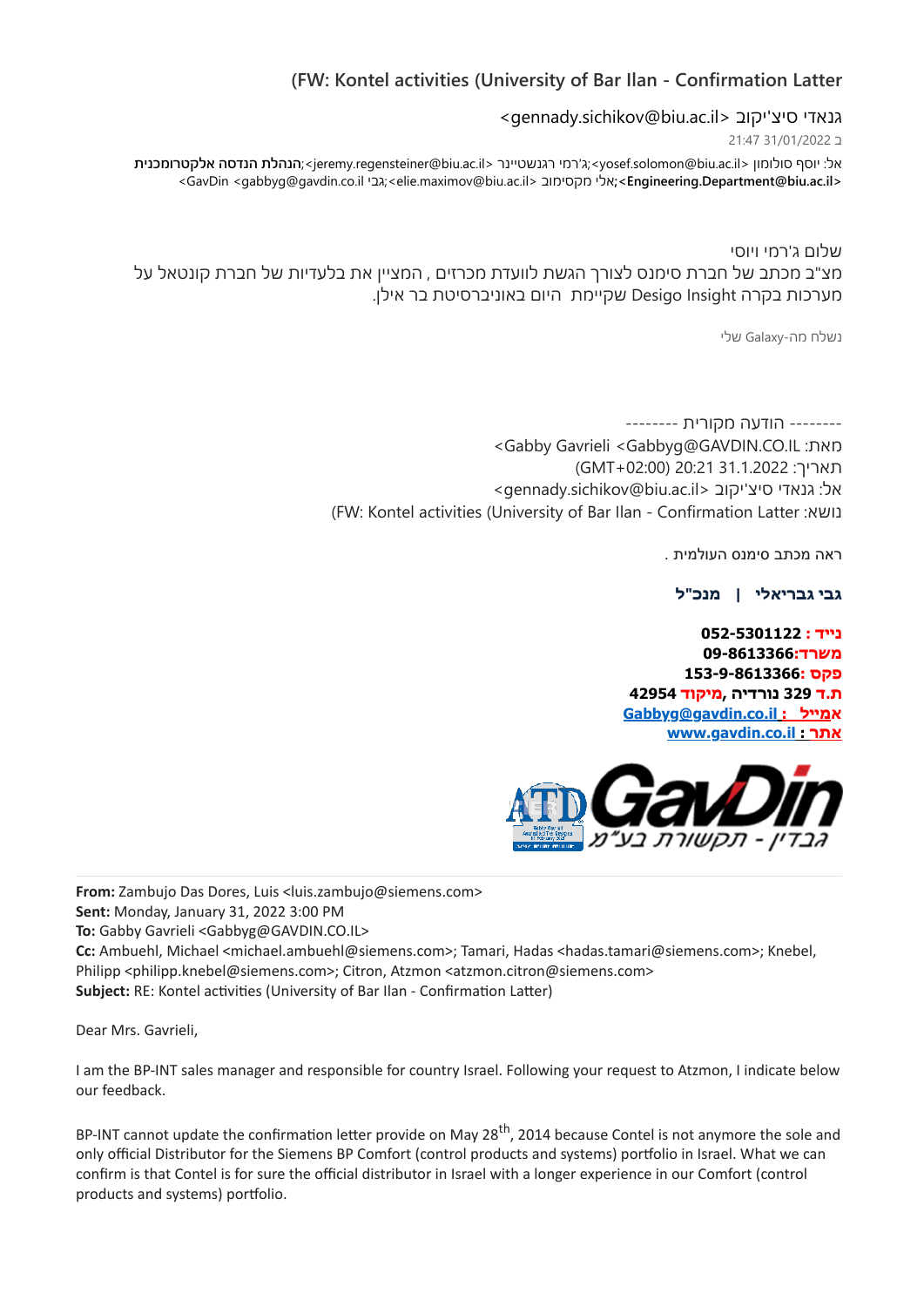Regarding to the Siemens BP solutions installed in University of Bar Ilan, and in particular the legacy management software Desigo Insight, we can also confirm that Contel is the only official distributor in Israel that have been trained by us and have the knowledge to maintain the Desigo Insight management software and to migrate it to the new management software Desigo CC.

In case you would like to clarify any detail about the statement mentioned above, please come back to me.

Best regards, Luis Zambujo Das Dores



Siemens Schweiz AG, Smart Infrastructure, Global Headquarters Accounts & Solution Design Theilerstrasse 1a 6300 Zug, Switzerland

[luis.zambujo@siemens.com](mailto:luis.zambujo@siemens.com) Mobile +41 792135827 [www.siemens.ch](https://eur02.safelinks.protection.outlook.com/?url=http%3A%2F%2Fwww.siemens.ch%2F&data=04%7C01%7Ctalia.simana%40biu.ac.il%7C80917531ddca4ca5113108d9e4f279c4%7C61234e145b874b67ac198feaa8ba8f12%7C1%7C0%7C637792552360478651%7CUnknown%7CTWFpbGZsb3d8eyJWIjoiMC4wLjAwMDAiLCJQIjoiV2luMzIiLCJBTiI6Ik1haWwiLCJXVCI6Mn0%3D%7C3000&sdata=63SW9X0XZkq7rXgFdFbSrZoOdzWYrBplpVODi6zkCwo%3D&reserved=0) [www.linkedin.com/company/siemens](https://eur02.safelinks.protection.outlook.com/?url=http%3A%2F%2Fwww.linkedin.com%2Fcompany%2Fsiemens&data=04%7C01%7Ctalia.simana%40biu.ac.il%7C80917531ddca4ca5113108d9e4f279c4%7C61234e145b874b67ac198feaa8ba8f12%7C1%7C0%7C637792552360478651%7CUnknown%7CTWFpbGZsb3d8eyJWIjoiMC4wLjAwMDAiLCJQIjoiV2luMzIiLCJBTiI6Ik1haWwiLCJXVCI6Mn0%3D%7C3000&sdata=6RyH%2BttssmKOmfYyZKOWw2sfl00REQsMsC2SMzLoN8M%3D&reserved=0) [www.twitter.com/Siemens\\_Schweiz](https://eur02.safelinks.protection.outlook.com/?url=http%3A%2F%2Fwww.twitter.com%2FSiemens_Schweiz&data=04%7C01%7Ctalia.simana%40biu.ac.il%7C80917531ddca4ca5113108d9e4f279c4%7C61234e145b874b67ac198feaa8ba8f12%7C1%7C0%7C637792552360478651%7CUnknown%7CTWFpbGZsb3d8eyJWIjoiMC4wLjAwMDAiLCJQIjoiV2luMzIiLCJBTiI6Ik1haWwiLCJXVCI6Mn0%3D%7C3000&sdata=XDCqcCZNvGVw7KaZKYNlsNm4qucaT2OrtmI4Xo2h7e0%3D&reserved=0) [www.facebook.com/SiemensSwitzerland](https://eur02.safelinks.protection.outlook.com/?url=http%3A%2F%2Fwww.facebook.com%2FSiemensSwitzerland&data=04%7C01%7Ctalia.simana%40biu.ac.il%7C80917531ddca4ca5113108d9e4f279c4%7C61234e145b874b67ac198feaa8ba8f12%7C1%7C0%7C637792552360478651%7CUnknown%7CTWFpbGZsb3d8eyJWIjoiMC4wLjAwMDAiLCJQIjoiV2luMzIiLCJBTiI6Ik1haWwiLCJXVCI6Mn0%3D%7C3000&sdata=m57XIO5MdIHuGYUQhRZ%2BB81cA8VJYtXd12EuilbjTio%3D&reserved=0) [www.youtube.com/siemens](https://eur02.safelinks.protection.outlook.com/?url=http%3A%2F%2Fwww.youtube.com%2Fsiemens&data=04%7C01%7Ctalia.simana%40biu.ac.il%7C80917531ddca4ca5113108d9e4f279c4%7C61234e145b874b67ac198feaa8ba8f12%7C1%7C0%7C637792552360478651%7CUnknown%7CTWFpbGZsb3d8eyJWIjoiMC4wLjAwMDAiLCJQIjoiV2luMzIiLCJBTiI6Ik1haWwiLCJXVCI6Mn0%3D%7C3000&sdata=cS2Y0L3u2ZYb%2BMcRY0t%2BHdC4iz8t1IxHaAkj%2FxxDCkE%3D&reserved=0)

**From:** Citron, Atzmon (RC-IL SI) <[atzmon.citron@siemens.com>](mailto:atzmon.citron@siemens.com) **Sent:** Tuesday, December 28, 2021 2:02 PM **To:** Zambujo Das Dores, Luìs (SI BP DB A&SD) <[luis.zambujo@siemens.com](mailto:luis.zambujo@siemens.com)> Cc: Ambühl, Michael (SI BP S RM&BD INT S&BD) <[michael.ambuehl@siemens.com](mailto:michael.ambuehl@siemens.com)>; Tamari, Hadas (RC-IL SI FIN) [<hadas.tamari@siemens.com](mailto:hadas.tamari@siemens.com)>; Knebel, Philipp (SI BP S RM&BD INT) [<philipp.knebel@siemens.com](mailto:philipp.knebel@siemens.com)> **Subject:** Kontel activities

Dear Luis good day.

Please find enclosed FYI a letter from Gabby Gavrieli Concerning Kontel Automation & Control Ltd sole agreement as Distributor in IL Market.

Gabby as approached us as the University of Bar Ilan Consultant and as part of a new purchasing process they are going through in the University,

In order to carry the process with one supplier only they need to get from us the confirmation that Kontel they are the sole distributor in our market

And only them can carry for the Univ. the services.

Kindly confirmed to us by sending us an updated document the described the status as per today.

Have a Happy new year

With best regards, Atzmon Citron

Siemens Ltd. RC-IL SI Kannot Industrial Area 70750 Gedera, Israel Tel.: +972 3 9151978 Fax: +972 8 8598905 Mobile: +972 54 9151610 <mailto:atzmon.citron@siemens.com>